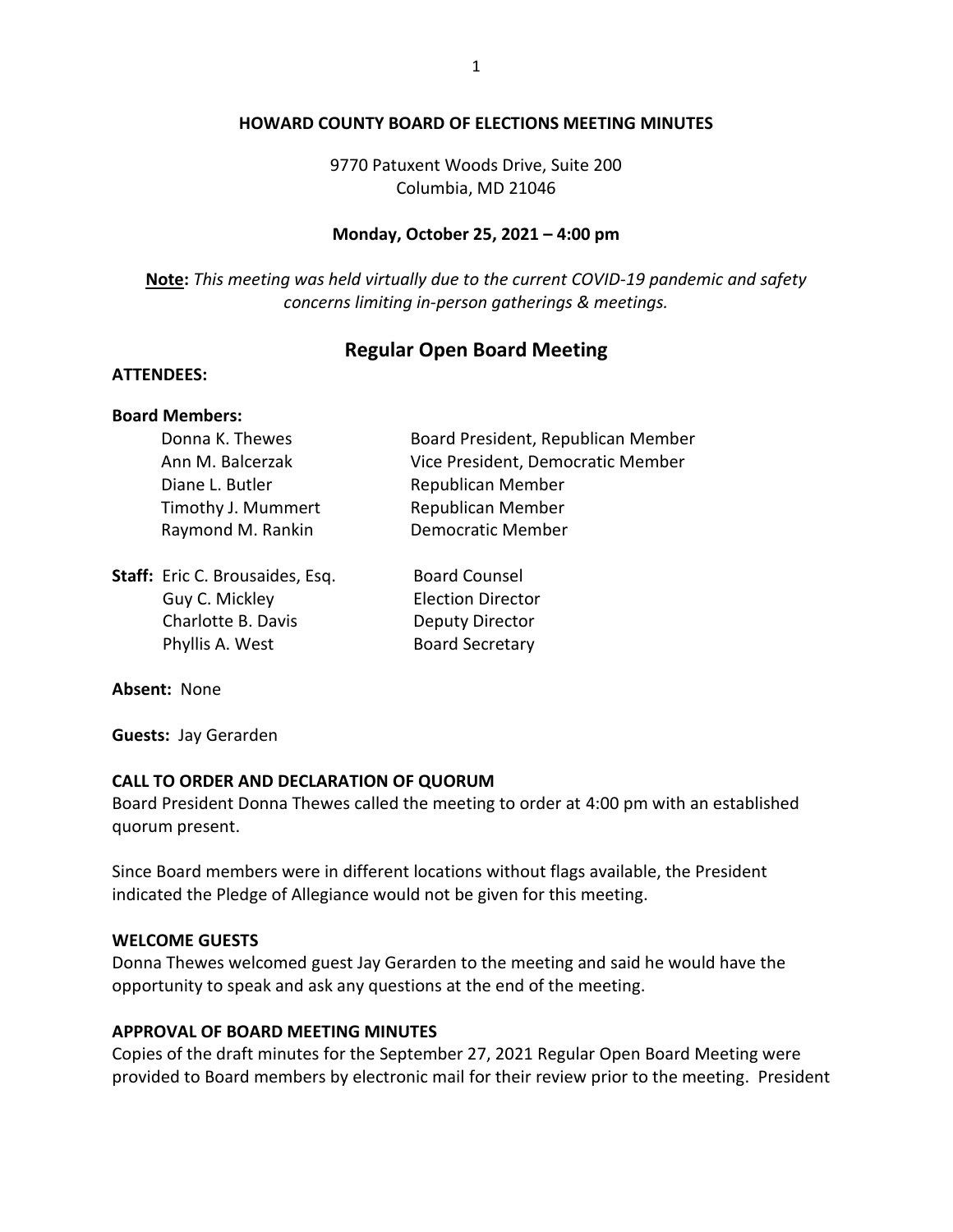Thewes asked for a motion to approve the minutes. Diane Butler motioned to approve the minutes and Ray Rankin seconded the motion.

*Action:* The minutes for the September 27, 2021 Regular Open Board Meeting were unanimously approved.

# **ADDITIONS OR CHANGES TO THE AGENDA**

Board members made no additions or changes to the agenda.

## **CORRESPONDENCE**

There was no correspondence.

## **PRESIDENT'S REPORT**

President Donna Thewes stated that since the BOE office is still following COVID protocols and most of the staff is working virtually, Board meetings for the rest of 2021 will continue to be held virtually via Google Meet. She then discussed the potential need to change the date of the next Board meeting, which is scheduled for November 15, 2021. Board members all indicated they would be available on November 22<sup>nd</sup> for a meeting. Director Guy Mickley said that moving the date to November 22<sup>nd</sup> would be helpful, since he might not have the information the staff and Board needed from the State Board of Elections (SBE) by November 15<sup>th</sup> for the Board to make decisions on the Early Voting sites. The Board agreed to move the meeting to November 22, 2021.

Donna Thewes then discussed the 2022 Tentative Master Board Meeting, Election and Canvass Schedule prepared by Board Secretary Phyllis West. Ms. Thewes mentioned that all holidays, including those religious holidays identified by Howard County as dates no meetings should be held, have been considered when creating the schedule. She asked Board members to review the tentative schedule, to mark their calendars for the elections and canvasses, and to ensure they have no issues with the Board meeting dates. Board members agreed to the date changes and meeting cancellations suggested on the tentative schedule. Donna Thewes thanked Ms. West for her work in preparing this 2022 Tentative Board Meeting Schedule.

### **DIRECTOR'S REPORT**

- **1. General Office Update:** Director Guy Mickley reported on recent accomplishments and what the office and warehouse staff will be working on as we gear up for the 2022 elections:
	- a. Voter Registration/Office Work Voter registration numbers have stabilized and are still trickling in, which is anticipated to continue for the rest of the year.
		- i) *Street Maintenance* –Director Mickley stated that once again there is no update this month on the project. We are waiting for more information from GIS and will share any new information that comes from the last check of streets at either the next Board meeting or when the information is received.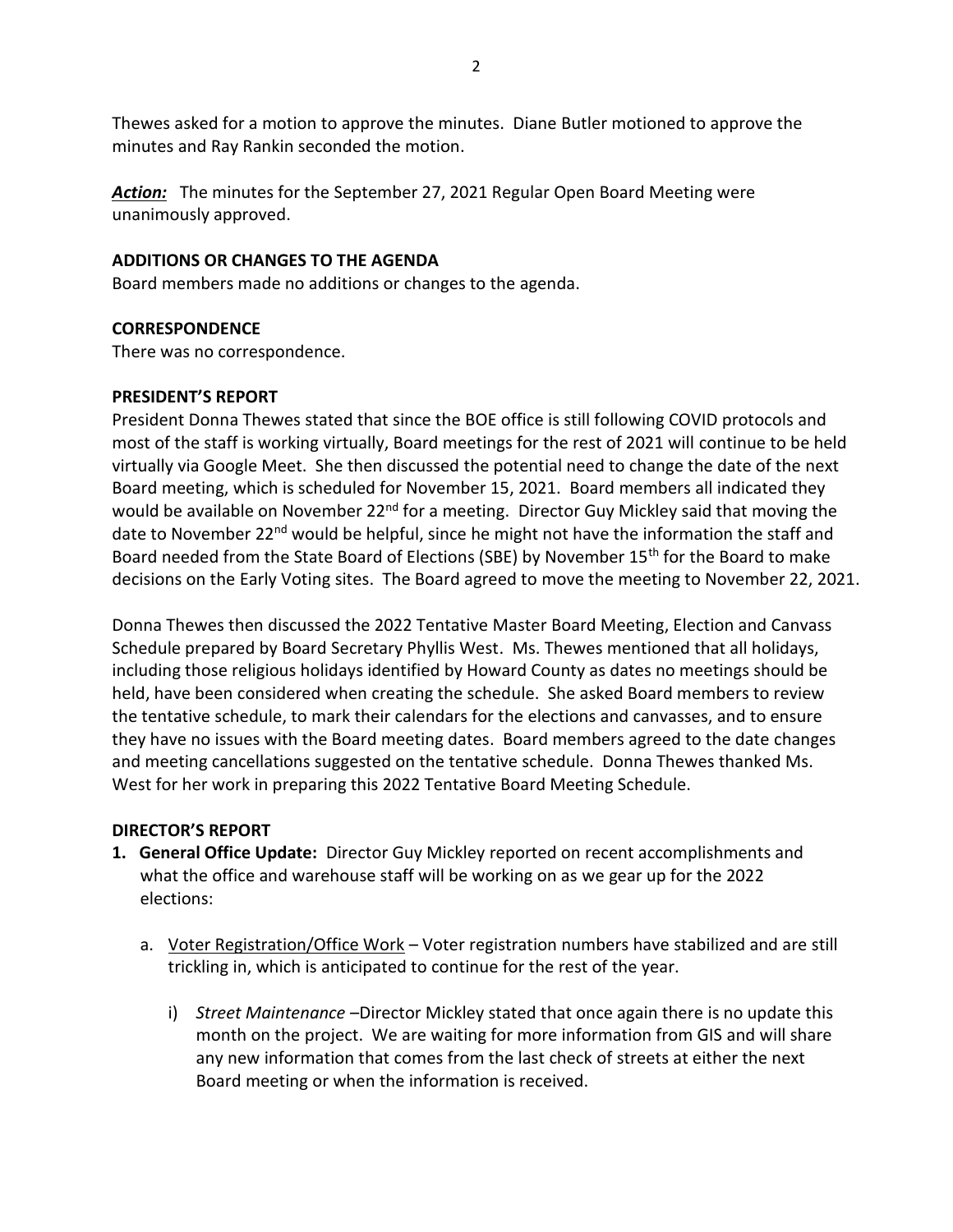- ii) *Warehouse* The warehouse continues to serve as the mail house for the office and to send out the Voter Notification Cards. Staff continues to charge all equipment. Warehouse staff has a meeting scheduled with the installers for the high-rise shelving tomorrow to determine the best route forward in the process, exactly how much shelving to order, etc. They should be ordered in the next few weeks for installation by the end of the year (depending on shipping and supply chain issues). We have received our ballot trays for the Ballot Cards from the vendor, and these will prevent the ballots from shifting in the ballot carts during transport.
- iii) *MDVOTERS Records Cleanup* The staff is still keeping up with the daily work, verifying that day's work, and going back and reviewing older records to ensure that they are clean and correct. The staff has done an excellent job ensuring that the daily work is verified before the warehouse sends voter notification cards out.
- iv) *Supervisor and Staff meetings*  We have continued bi*-*weekly supervisor and staff meetings to ensure everyone is on task and the daily assignment calendar is completed and on time. Donna Thewes stated she was glad to hear how well staff is doing, since teleworking can be challenging.
- 2. **Early Voting Centers** Guy Mickley reported that we have made the selections we would like to use as Early Voting Centers and have received County Administration approval for the centers, but we do not yet have the map of "historically disenfranchised communities" from the State Board of Elections. Therefore, the Director said he would not be presenting the Early Voting Centers for approval at this meeting. He stated that all of the proposed centers pass all tests for space, parking and general usability and meet the coverage specification of State law. However, until we receive the findings from the State on the historically disenfranchised communities in Howard County, we won't be able to determine if these choices cover the areas identified by the State or if additional changes will need to be made to these choices. The list of Early Voting Centers that we currently plan on presenting for approval by the Board next month is as follows:

*Meadowbrook Athletic Complex -* 5001 Meadowbrook Lane, Ellicott City, 21043 *Gary J. Arthur Community Center* - 2400 Route 97, Cooksville, 21723 *The Bain 50+ Center -* 5470 Ruth Keeton Way, Columbia, 21044 *North Laurel Community Center* - 9411 Whiskey Bottom Road, Laurel, 20723 *St. John Baptist Church* - Fellowship Hall - 9055 Tamar Drive, Columbia, 21045

Guy Mickley reported that with these tentative centers, coverage for the the Western part of the county extends further out with change to the Gary J. Arthur Community Center (but still covers Clarksville, Dayton and other regions). We now will have coverage on the eastern side of Columbia with the addition of St. John's Baptist Church, which we have never had before. Using the North Laurel Community Center instead of Ridgely's Run gives us much needed ample parking in the southern tier of the County. Meadowbrook Athletic Complex covers Ellicott City and northern Columbia, and The Bain 50+ Center gives us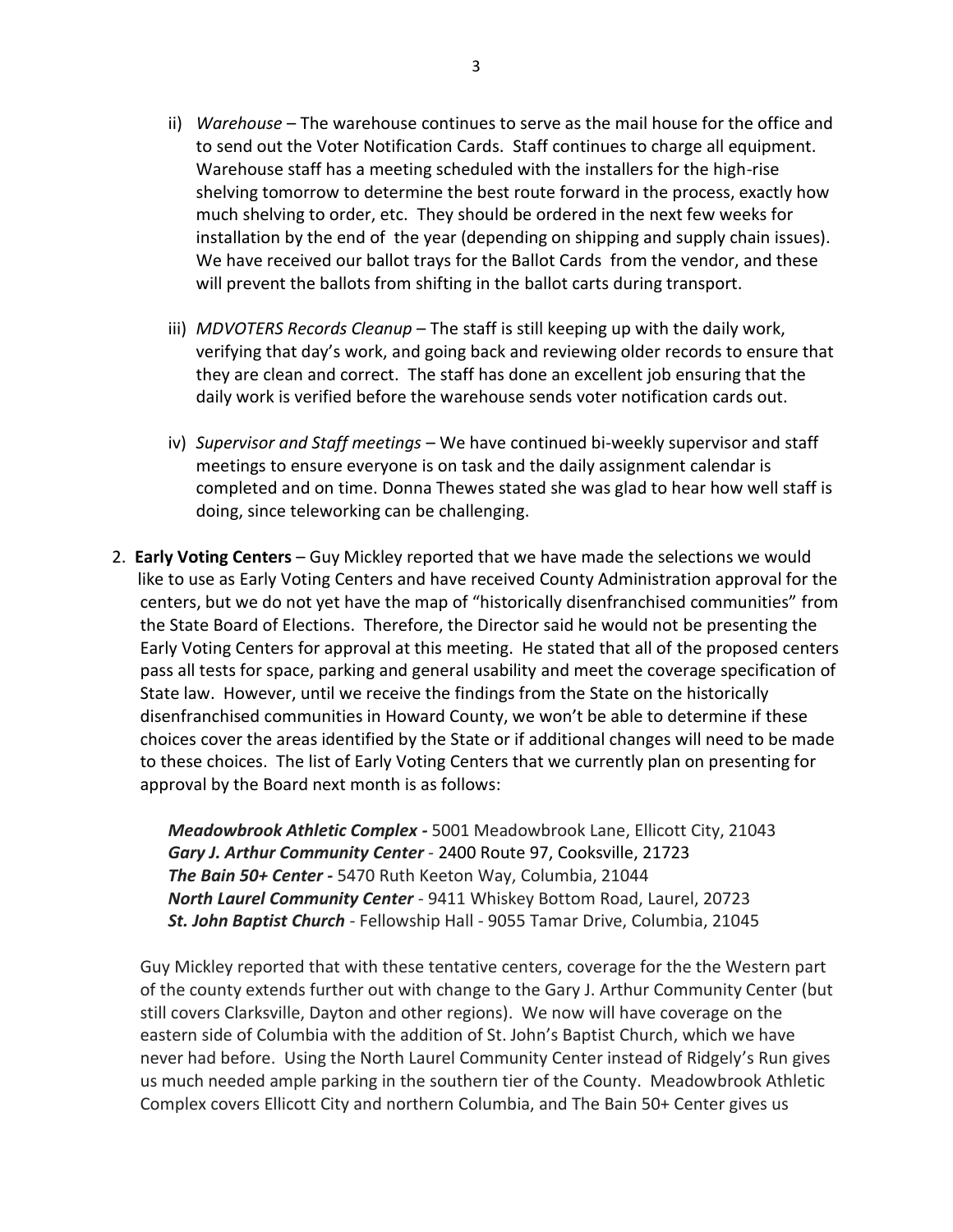coverage for the rest of Columbia. The staff feels this is a very evenly distributed group of Early Voting Centers. Maps and numbers will be provided from the State for the next Board meeting, after the aforementioned information on historically disenfranchised communities is disseminated.

President Thewes and other Board members indicated they like the county wide distribution of Early Voting Centers with larger facilities, and they are grateful St. Johns Baptist Church is allowing us to use their facility. Guy Mickley indicates that we will have separate entrances and exits at each Early Voting site to improve the flow, and that we are looking at polling places to try to do the same thing there as much as possible.

- 2. **Budget –** Guy Mickley reported that we are in the new budget year, so the budget is tracking well. He provided Board members with a budget tracking sheet electronically prior to the meeting.
- 4. **Telework –** The office staff continues to primarily do telework. Supervisors and management continue to monitor the work being done. The warehouse staff comes in several days a week as there is more hands-on work to be done there and staff continues to practice social distancing while working. Management will continue to revisit our teleworking and in-person schedules on a monthly basis. The Director reported that staff will probably be returning to the office in larger numbers in late January or early February.
- 6. **Redistricting –** There have been proposed draft maps provided from the Maryland Citizen's Redistricting Commission. They can be found at [https://redistricting.maryland.gov/Pages/final-proposed-draft.aspx.](https://redistricting.maryland.gov/Pages/final-proposed-draft.aspx) If these were the maps to be approved by the legislature, all of Howard County would be in Congressional 3. We would have Senatorial Districts 14, 26, and 27. We would have Delegate Districts 14B, 14C, 26, 27A, 27B, and 27C. Guy Mickley indicated we will have to wait to see what the legislature approves, which probably won't be until mid to late January 2022.
- 7. **New Pollbooks –** Director Mickley stated that the State has informed us that the new pollbooks will not be used until the 2024 election cycle. We will use new printers with the old pollbooks for the 2022 election. Donna Thewes asked if we would have ballot on demand printers, and Guy Mickley indicated we won't have that capability.
- 8. **Mock Election –** Guy Mickley reported that the State Mock Election is underway. We have proofed mock allots and we are currently waiting on test ballots and a test database to do a new mock Logic and Accuracy (L&A) test. The way that L&A will now be completed will be spreading a whole test deck out across all of an Early Voting Center's 4 voting units, instead of using a full test deck of every ballot on every machine. We have been told that our test decks for Howard County in Early Voting for this upcoming election with be 3,088 pages. This is because of reporting by precinct, and for three ballot styles for each precinct – Republican, Democrat and Non-Partisan. Director Mickley indicated he would report to the Board at their November meeting how things are going with the Mock Election.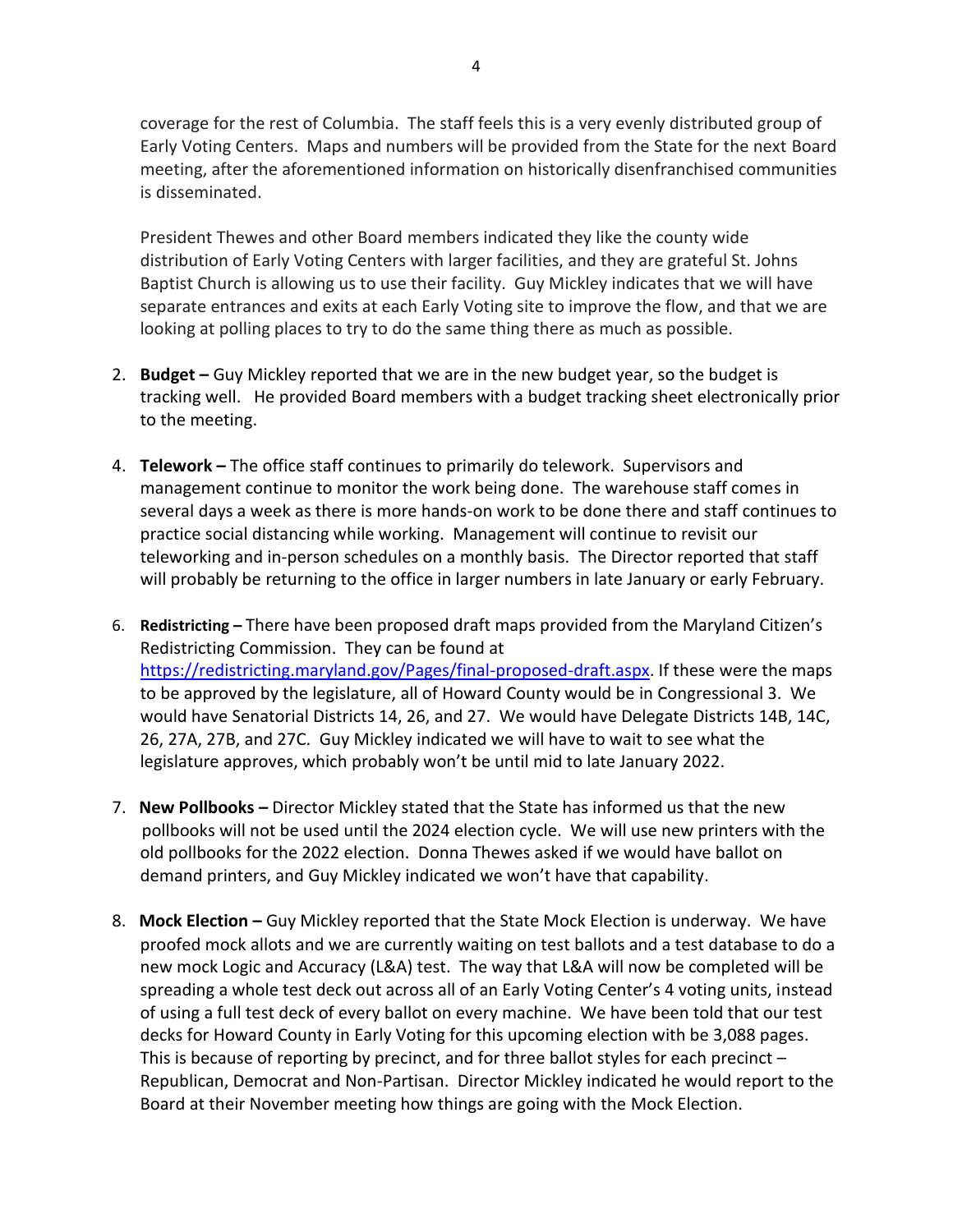- 9. **State TTX –** Guy Mickley reported that the State Board is planning another tabletop exercise for January 24, 2022. Several staff members are helping with this effort again this year. The TTX will be a virtual event, but attendance will not be mandatory. He said that Board members may participate if they are interested. Several Board members indicated they would be interested. The Director said he will have more information closer to the date of the event. Donna Thewes asked if it would conflict with the Board meeting scheduled at 4:00 pm on that date. Guy Mickley indicated it should not, as they plan to end the TTX at 3:00 pm.
- 11. **Candidate Filing –** Director Mickley stated we have had a few more candidates file. Their names can be found on the State Board website. He then asked Tiffany Ferrell, who handles Candidate Filing, to provide candidate information. She briefly reviewed who had filed and who had changed their filing. Tiffany Ferrell said there was a lot of hesitancy due to the redistricting process, which could alter the district where someone runs as a candidate. She indicated that many will wait until the last minute, as usually happens. Guy Mickley indicated we will continue scheduling candidate filings only on Wednesday's until we start to get more of a candidate showing and will probably go to five days a week after the New Year when activity usually picks up. Candidate filings will still be handled by appointment. Donna Thewes indicated she likes the idea of appointments to keep things operating smoothly. She then thanked Ms. Ferrell for her report.

### **BOARD COUNSEL REPORT**

Eric Brousaides, Esq., stated he had nothing to report.

### **GUEST COMMENTS**

Donna Thewes asked guest Jay Gerarden if he had any comments or questions. Mr. Gerarden indicated he has been following the Maryland Citizens Redistricting Commission's work and believes it would be better to have single member districts rather than have districts represented by multiple members. President Thewes and Board members indicated that this is not within the Board's purview, and suggested he contact the Commission and/or his state representatives to discuss his comments and concerns.

### **OLD BUSINESS**

Guy Mickley stated that copies of the new judge recruitment flyers mentioned at the last Board meeting had been sent to members prior to the meeting as requested.

### **NEW BUSINESS**

There was no new business.

### **ADJOURNMENT**

There being no further business, Donna Thewes asked for a motion to adjourn the Regular Open Board Meeting. Ray Rankin made a motion to adjourn the meeting and Tim Mummert seconded the motion.